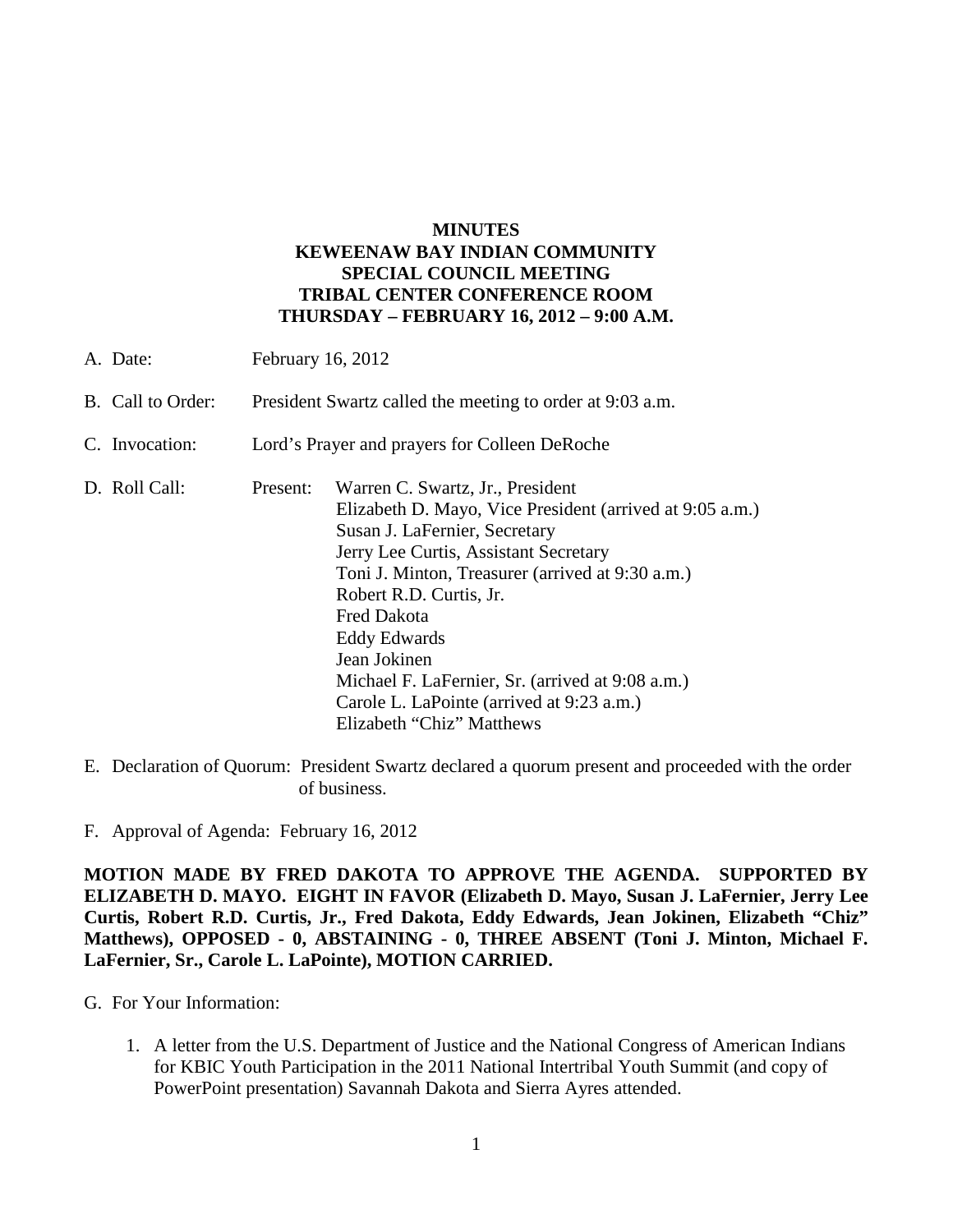### **Mike LaFernier, Sr. arrived at 9:08 a.m.**

- 2. GLIFWC 2012 Harvest Guidelines for Michigan 1842 Ceded Territory Walleye Lakes
- 3. Negaunee Township Board Designation of Ad-Hoc Committee to work with KBIC regarding the construction of the Marquette Airport Casino
- 4. Baraga Casino Financial Report December 2011 (Dale Shalifoe)
- 5. VOIGT Intertribal Task Force Meeting Minutes January 5, 2012 Red Cliff, Wisconsin

H. Approval of Meeting Minutes:

1. May 19, 2011

**MOTION MADE BY ELIZABETH "CHIZ" MATTHEWS TO APPROVE THE MAY 19, 2011 MEETING MINUTES. SUPPORTED BY ELIZABETH D. MAYO. SIX IN FAVOR (Elizabeth D. Mayo, Susan J. LaFernier, Jerry Lee Curtis, Fred Dakota, Eddy Edwards, Elizabeth "Chiz" Matthews), OPPOSED - 0, THREE ABSTAINING (Robert R.D. Curtis, Jr., Jean Jokinen, Michael F. LaFernier, Sr.), TWO ABSENT (Toni J. Minton, Carole L. LaPointe), MOTION CARRIED.**

2. May 23, 2011

**MOTION MADE BY ELIZABETH D. MAYO TO APPROVE THE MAY 23, 2011 MEETING MINUTES. SUPPORTED BY MICHAEL F. LAFERNIER, SR. SIX IN FAVOR (Elizabeth D. Mayo, Susan J. LaFernier, Jerry Lee Curtis, Eddy Edwards, Michael F. LaFernier, Sr., Elizabeth "Chiz" Matthews), OPPOSED - 0, THREE ABSTAINING (Robert R.D. Curtis, Jr., Fred Dakota, Jean Jokinen), TWO ABSENT (Toni J. Minton, Carole L. LaPointe), MOTION CARRIED.**

**Carole LaPointe arrived at 9:23 a.m.** 

3. May 26, 2011

**MOTION MADE BY JERRY LEE CURTIS TO APPROVE THE MAY 26, 2011 MEETING MINUTES. SUPPORTED BY ELIZABETH "CHIZ" MATTHEWS. SEVEN IN FAVOR (Elizabeth D. Mayo, Susan J. LaFernier, Jerry Lee Curtis, Fred Dakota, Eddy Edwards, Michael F. LaFernier, Sr., Elizabeth "Chiz" Matthews), OPPOSED - 0, THREE ABSTAINING (Robert R.D. Curtis, Jr., Jean Jokinen, Carole L. LaPointe), ONE ABSENT (Toni J. Minton), MOTION CARRIED.**

- I. Closed Session:
	- 1. Tom Verboczki/Paul Halverson Personnel Issue
	- 2. Carole LaPointe, Health Administrator
		- a) 506 Recovery Forest County Potawatomi Community Services Agreement
		- b) Pediatrician Professional Services Agreement
	- 3. President Swartz Keith Rolof Senior Tax Preparation Services Agreement
	- 4. Susan LaFernier, Secretary Personnel Issue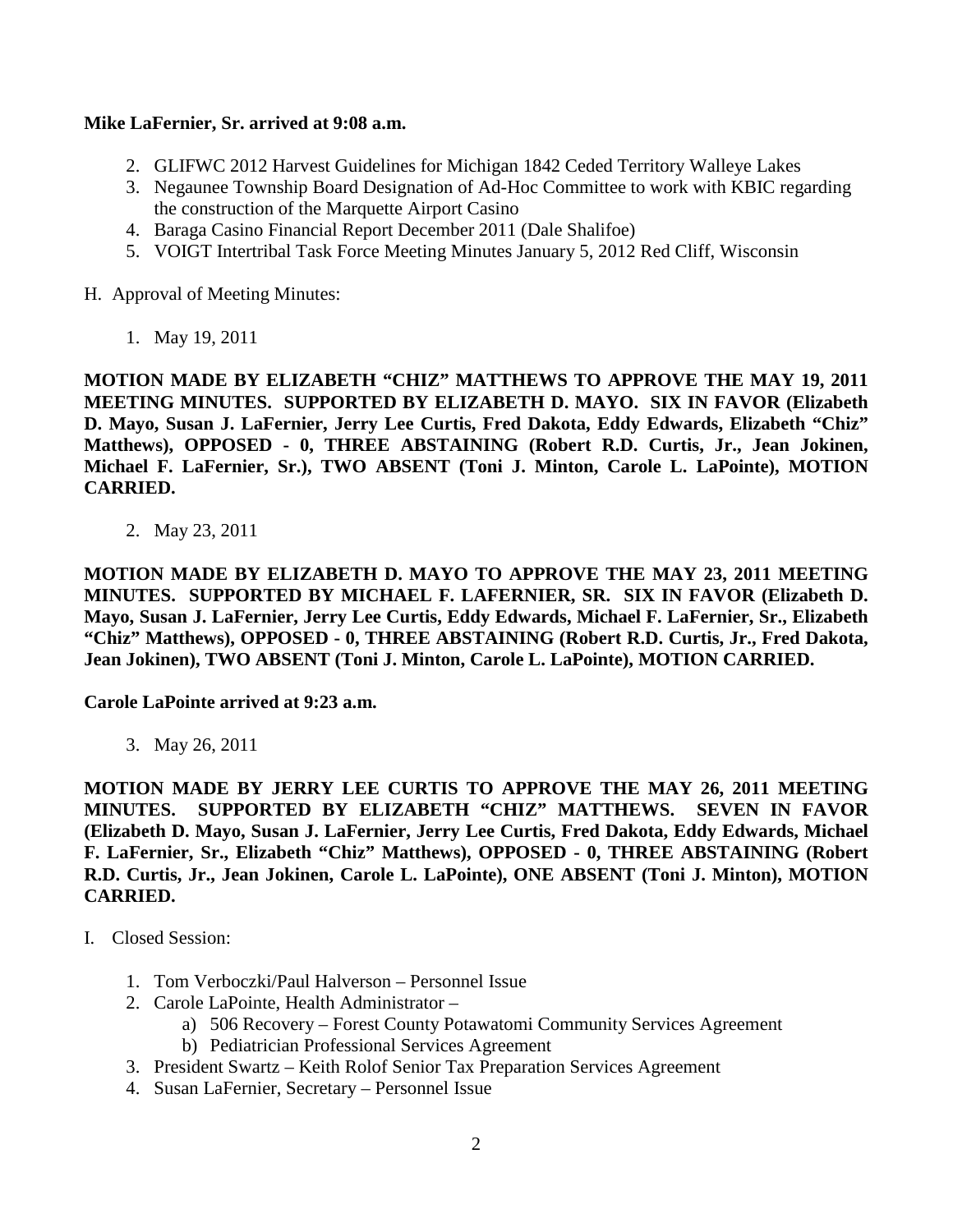- 5. John Baker, Attorney
- 6. Enterprise Employee Appeal of Termination Hearing Case #002-12

**MOTION MADE BY MICHAEL F. LAFERNIER, SR. TO GO INTO CLOSED SESSION AT 9:24 A.M. SUPPORTED BY ELIZABETH "CHIZ" MATTHEWS. SEVEN IN FAVOR (Susan J. LaFernier, Jerry Lee Curtis, Robert R.D. Curtis, Jr., Jean Jokinen, Michael F. LaFernier, Sr., Carole L. LaPointe, Elizabeth "Chiz" Matthews), THREE OPPOSED (Elizabeth D. Mayo, Fred Dakota, Eddy Edwards), ABSTAINING - 0, ONE ABSENT (Toni J. Minton), MOTION CARRIED.**

**Toni Minton arrived at 9:30 a.m.** 

**Break: 10:17 – 10:31 a.m.**

**MOTION MADE BY ELIZABETH D. MAYO TO GO INTO OPEN SESSION AT 11:53 A.M. SUPPORTED BY ROBERT R.D. CURTIS, JR. ALL IN FAVOR (Elizabeth D. Mayo, Susan J. LaFernier, Jerry Lee Curtis, Toni J. Minton, Robert R.D. Curtis, Jr., Fred Dakota, Eddy Edwards, Jean Jokinen, Michael F. LaFernier, Sr., Carole L. LaPointe, Elizabeth "Chiz" Matthews), OPPOSED - 0, ABSTAINING - 0, ABSENT - 0, MOTION CARRIED.**

Forest County Potawatomi Community Service Agreement – To conduct audits of payments made for services rendered and Medicare-like rates

**MOTION MADE BY SUSAN J. LAFERNIER TO APPROVE THE SERVICE AGREEMENT WITH FOREST COUNTY POTAWATOMI COMMUNITY AND KBIC FOR CLAIMS FROM 2007 THROUGH 2010. SUPPORTED BY EDDY EDWARDS. ALL IN FAVOR (Elizabeth D. Mayo, Susan J. LaFernier, Jerry Lee Curtis, Toni J. Minton, Robert R.D. Curtis, Jr., Fred Dakota, Eddy Edwards, Jean Jokinen, Michael F. LaFernier, Sr., Carole L. LaPointe, Elizabeth "Chiz" Matthews), OPPOSED - 0, ABSTAINING - 0, ABSENT - 0, MOTION CARRIED.**

Keith Rolof KBIC Senior Tax Preparation Services Agreement – provide Federal and State individual income tax return preparation services

**MOTION MADE BY ELIZABETH D. MAYO TO APPROVE THE SERVICES AGREEMENT WITH KEITH ROLOF FOR THE SENIOR TAX PREPARATION. SUPPORTED BY ELIZABETH "CHIZ" MATTHEWS. ALL IN FAVOR (Elizabeth D. Mayo, Susan J. LaFernier, Jerry Lee Curtis, Toni J. Minton, Robert R.D. Curtis, Jr., Fred Dakota, Eddy Edwards, Jean Jokinen, Michael F. LaFernier, Sr., Carole L. LaPointe, Elizabeth "Chiz" Matthews), OPPOSED - 0, ABSTAINING - 0, ABSENT - 0, MOTION CARRIED.**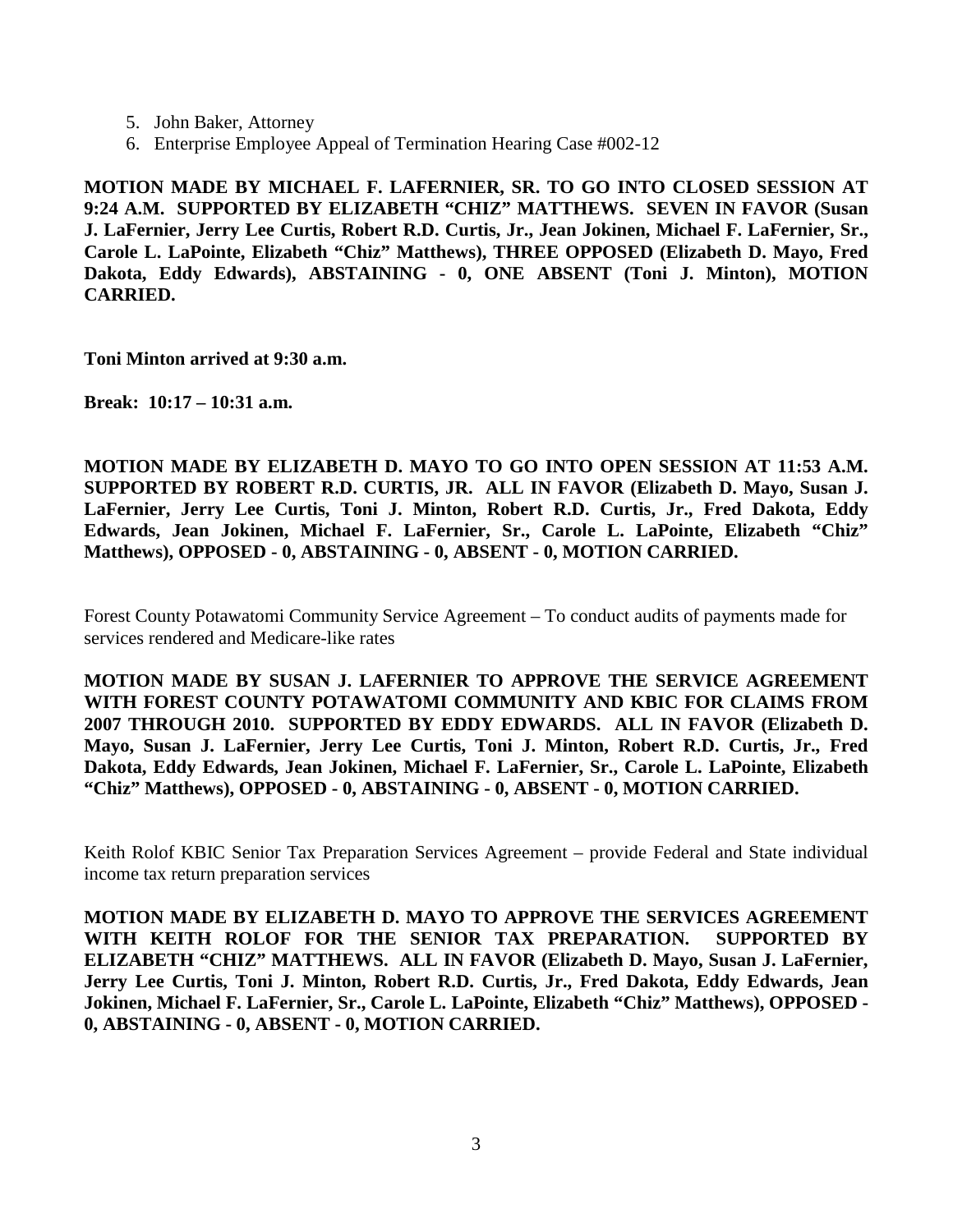Professional Services Agreement – KBIC Department of Health and Human Services and Baraga County Memorial Hospital for Pediatric Physician Services

**MOTION MADE BY EDDY EDWARDS TO APPROVE THE PROFESSIONAL SERVICES AGREEMENT WITH BCMH FOR PEDIATRICIAN SERVICES. SUPPORTED BY JEAN JOKINEN. ALL IN FAVOR (Elizabeth D. Mayo, Susan J. LaFernier, Jerry Lee Curtis, Toni J. Minton, Robert R.D. Curtis, Jr., Fred Dakota, Eddy Edwards, Jean Jokinen, Michael F. LaFernier, Sr., Carole L. LaPointe, Elizabeth "Chiz" Matthews), OPPOSED - 0, ABSTAINING - 0, ABSENT - 0, MOTION CARRIED.**

Personnel Issue –

**MOTION MADE BY JEAN JOKINEN TO HEAR THE GOVERNMENT EMPLOYEE TERMINATION OF APPEAL. SUPPORTED BY ELIZABETH "CHIZ" MATTHEWS. FOUR IN FAVOR (Jerry Lee Curtis, Eddy Edwards, Jean Jokinen, Elizabeth "Chiz" Matthews), SEVEN OPPOSED (Elizabeth D. Mayo, Susan J. LaFernier, Toni J. Minton, Robert R.D. Curtis, Jr., Fred Dakota, Michael F. LaFernier, Sr., Carole L. LaPointe), ABSTAINING - 0, ABSENT - 0, MOTION DEFEATED.**

Enterprise Employee Appeal of Termination Hearing Case #002-12 –

**MOTION MADE BY ELIZABETH D. MAYO TO UPHOLD THE DECISION OF MANAGEMENT IN CASE #002-12 ENTERPRISE EMPLOYEE APPEAL OF TERMINATION. SUPPORTED BY CAROLE L. LAPOINTE. EIGHT IN FAVOR (Elizabeth D. Mayo, Susan J. LaFernier, Jerry Lee Curtis, Toni J. Minton, Robert R.D. Curtis, Jr., Fred Dakota, Eddy Edwards, Carole L. LaPointe), THREE OPPOSED (Jean Jokinen, Michael F. LaFernier, Sr., Elizabeth "Chiz" Matthews), ABSTAINING - 0, ABSENT - 0, MOTION CARRIED.**

Jean Jokinen stated her opposition: She feels we need to quit firing tribal members and find other ways to deal with problems.

Mike LaFernier, Sr. stated his opposition: He would like the termination removed from the employee's record.

## **Lunch: 12:01 – 1:00 p.m.**

- J. Recognize Scheduled Delegation/Individuals:
	- 1. Joe VanAlstine/Jim Anholzer U.S. Oil Presentation (Gregg Nominelli present)

# **Elizabeth Mayo and Eddy Edwards returned from lunch at 1:15 p.m.**

The Council will meet with our CEO and determine if we will enter into a partnership with U.S. Oil.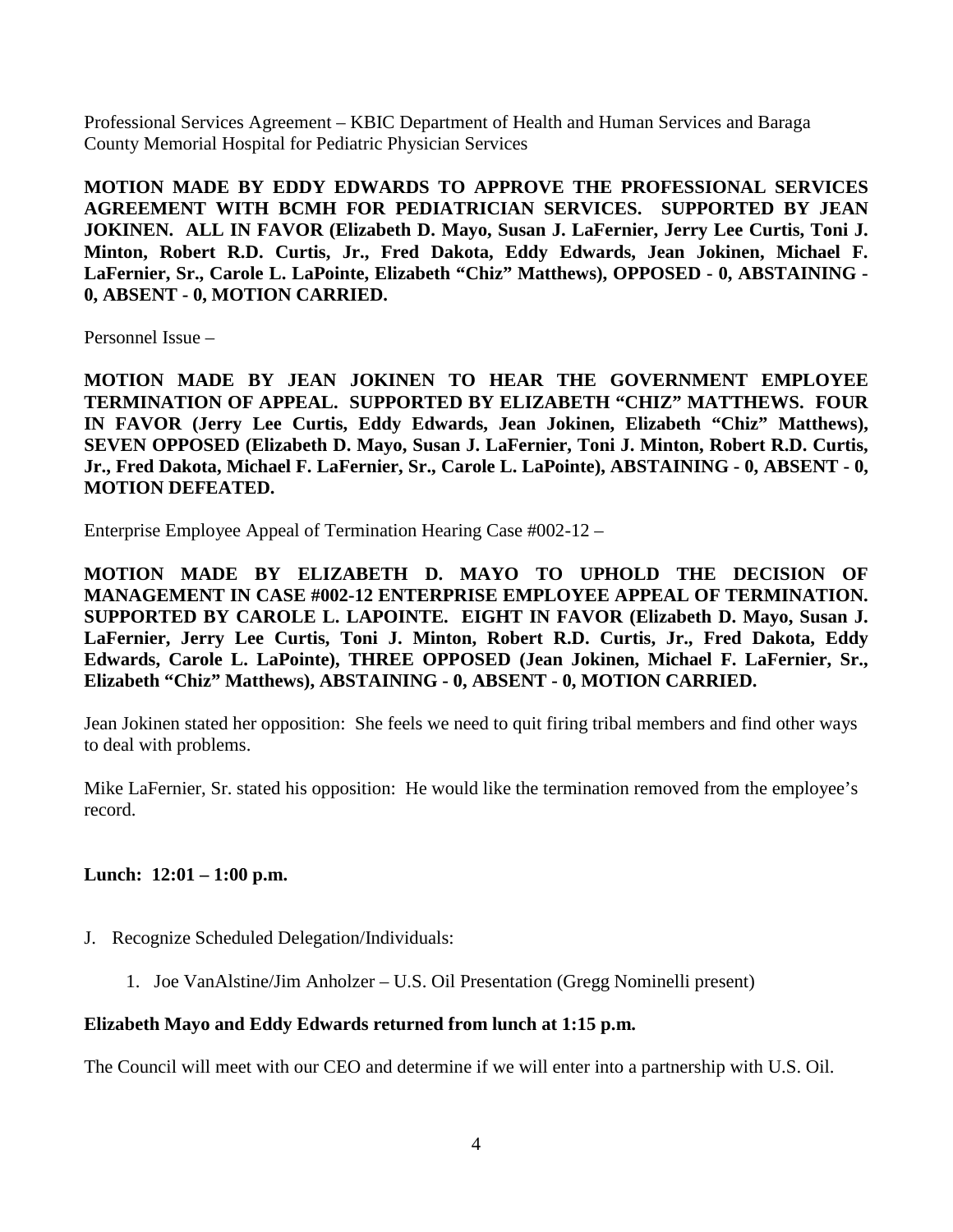- K. Old Business:
	- 1. Susan LaFernier, Secretary Senior Pension Plan Amendments

**MOTION MADE BY EDDY EDWARDS TO AMEND AND RESTATE THE TRIBAL ELDERS AND DISABILITY PENSION TRUST MINUS SECTION II-E. SUPPORTED BY JEAN JOKINEN. NINE IN FAVOR (Elizabeth D. Mayo, Susan J. LaFernier, Jerry Lee Curtis, Robert R.D. Curtis, Jr., Fred Dakota, Eddy Edwards, Jean Jokinen, Michael F. LaFernier, Sr., Carole L. LaPointe), TWO OPPOSED (Toni J. Minton, Elizabeth "Chiz" Matthews), ABSTAINING - 0, ABSENT - 0, MOTION CARRIED.**

[Recognize Scheduled Delegation/Individuals]

2. Jean Jokinen/Hiring Committee/Personnel/TERO - Hiring Process Issue

Present: Mathew Shalifoe, Sr., Jacquelyn Swartz, Shawn Lussier, Roger Duschene, Wanda Seppanen, Pauline Spruce, Amy St. Arnold, and Larry Denomie III.

Jean Jokinen discussed the Hiring process and asked why Tribal members are not getting interviews.

The Council consensus is the Director, Personnel, and TERO will review a job description first and then it will be reviewed by the Hiring Committee before it is posted.

### **Break: 2:36 – 2:48 p.m.**

- L. New Business:
	- 1. President Swartz
		- a)  $4<sup>th</sup>$  of July (Wednesday) Holiday Schedule

**MOTION MADE BY ELIZABETH D. MAYO TO APPROVE JULY 5TH AS A HOLIDAY AND EMPLOYEES THAT HAVE TO WORK WILL RECEIVE TIME AND A HALF. SUPPORTED BY ELIZABETH "CHIZ" MATTHEWS. ALL IN FAVOR (Elizabeth D. Mayo, Susan J. LaFernier, Jerry Lee Curtis, Toni J. Minton, Robert R.D. Curtis, Jr., Fred Dakota, Eddy Edwards, Jean Jokinen, Michael F. LaFernier, Sr., Carole L. LaPointe, Elizabeth "Chiz" Matthews), OPPOSED - 0, ABSTAINING - 0, ABSENT - 0, MOTION CARRIED.**

b) 2012 Island Resort Championship at Sweetgrass/YMCA Benefit (June 27, 2012)

**MOTION MADE BY FRED DAKOTA TO APPROVE A DONATION OF \$1,600.00 TO THE YMCA OF DELTA COUNTY 2012 ISLAND RESORT CHAMPIONSHIP BENEFIT AT SWEETGRASS. SUPPORTED BY JEAN JOKINEN. NINE IN FAVOR (Elizabeth D. Mayo, Susan J. LaFernier, Jerry Lee Curtis, Robert R.D. Curtis, Jr., Fred Dakota, Eddy Edwards, Jean Jokinen, Michael F. LaFernier, Sr., Carole L. LaPointe), TWO OPPOSED (Toni J. Minton, Elizabeth "Chiz" Matthews), ABSTAINING - 0, ABSENT - 0, MOTION CARRIED.**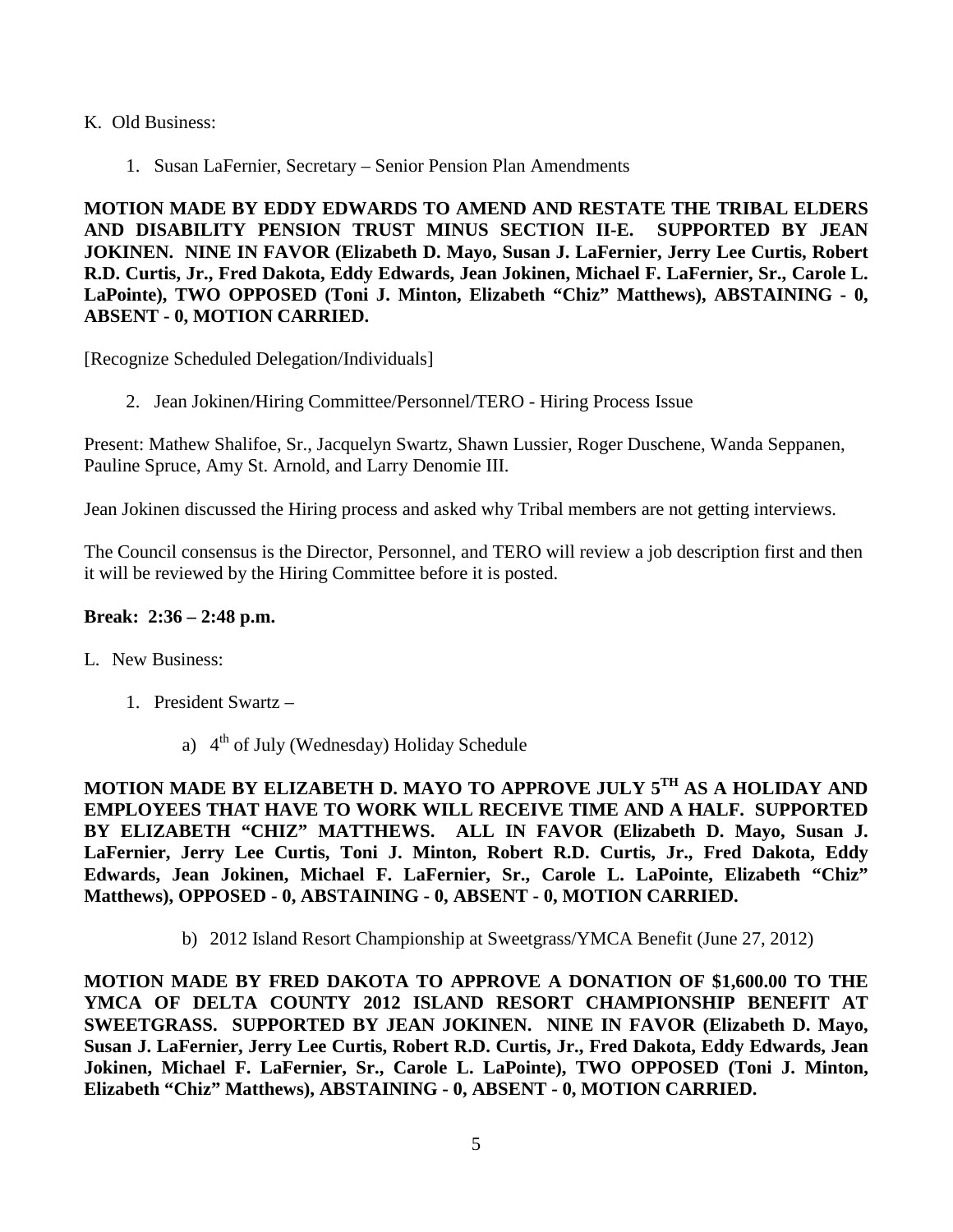[Recognize Scheduled Delegation/Individuals]

3. Jerry Jondreau/Jim Rivard, MTU Forestry Professor/Marty Jurgenson, Professor/Will Wiggins – Natural Resources/MTU Senior Project Proposal – (David Osmak, BIA Forester, present) – A Power Point Presentation on Capstone, a MTU Project on Tribal land, involving MTU Students

 The Council consensus is for MTU to work with OCC and the Board of Regents as well as the Cultural Committee, Natural Resources Department, and Jason Ayres in Land Management.

2. Bruce LaPointe, Project Manager (not present) – OVW Home Security and Fire Alarm System Bids  $(3)$ 

**MOTION MADE BY EDDY EDWARDS TO APPROVE THE BID FROM SOUTH SHORE, INC. IN THE AMOUNT OF \$13,692.70 FOR THE OVW FIRE ALARM SYSTEM. SUPPORTED BY CAROLE L. LAPOINTE. ALL IN FAVOR (Elizabeth D. Mayo, Susan J. LaFernier, Jerry Lee Curtis, Toni J. Minton, Robert R.D. Curtis, Jr., Fred Dakota, Eddy Edwards, Jean Jokinen, Michael F. LaFernier, Sr., Carole L. LaPointe, Elizabeth "Chiz" Matthews), OPPOSED - 0, ABSTAINING - 0, ABSENT - 0, MOTION CARRIED.**

3. Carole LaPointe, Health Administrator – Color Copier Bids (3) and (2) GSA Bids

**MOTION MADE BY EDDY EDWARDS TO APPROVE THE PURCHASE OF THE XEROX COPIER IN THE AMOUNT OF \$5,396.00 FOR THE HEALTH DEPARTMENT. SUPPORTED BY MICHAEL F. LAFERNIER, SR. ALL IN FAVOR (Elizabeth D. Mayo, Susan J. LaFernier, Jerry Lee Curtis, Toni J. Minton, Robert R.D. Curtis, Jr., Fred Dakota, Eddy Edwards, Jean Jokinen, Michael F. LaFernier, Sr., Carole L. LaPointe, Elizabeth "Chiz" Matthews), OPPOSED - 0, ABSTAINING - 0, ABSENT - 0, MOTION CARRIED.**

4. RD Curtis/Eddy Edwards/John Baker, Attorney/Paul Halverson – Liquor Licenses

RD stated his concerns regarding the Cue Master Bar. Eddy asked Mr. Baker what liquor laws apply to the Cue Master and are the laws regulated. Mr. Baker discussed the liquor laws on the reservation and stated the Tribe does not have a liquor license inspector. The Police answer complaints. Mr. Baker will request a duplicate copy of complaints be sent to his office.

### **MOTION MADE BY EDDY EDWARDS TO NAME CLAYTON EKDAHL AS THE TRIBE'S LIQUOR INSPECTOR AND TO ADD THIS TO HIS DUTIES. SUPPORTED BY ROBERT R.D. CURTIS, JR.**

**MOTION MADE BY SUSAN J. LAFERNIER TO TABLE FOR MORE INFORMATION FROM BRUCE LAPOINTE, CLAYTON EKDAHL, AND MR. BAKER AND TO REVIEW THE LIST OF LIQUOR LICENSES ISSUED BY THE TRIBE. SUPPORTED BY TONI J. MINTON. SEVEN IN FAVOR (Elizabeth D. Mayo, Susan J. LaFernier, Jerry Lee Curtis, Toni J. Minton, Fred Dakota, Michael F. LaFernier, Sr., Elizabeth "Chiz" Matthews), FOUR OPPOSED (Robert R.D. Curtis, Jr., Eddy Edwards, Jean Jokinen, Carole L. LaPointe), ABSTAINING - 0, ABSENT - 0, MOTION CARRIED.**